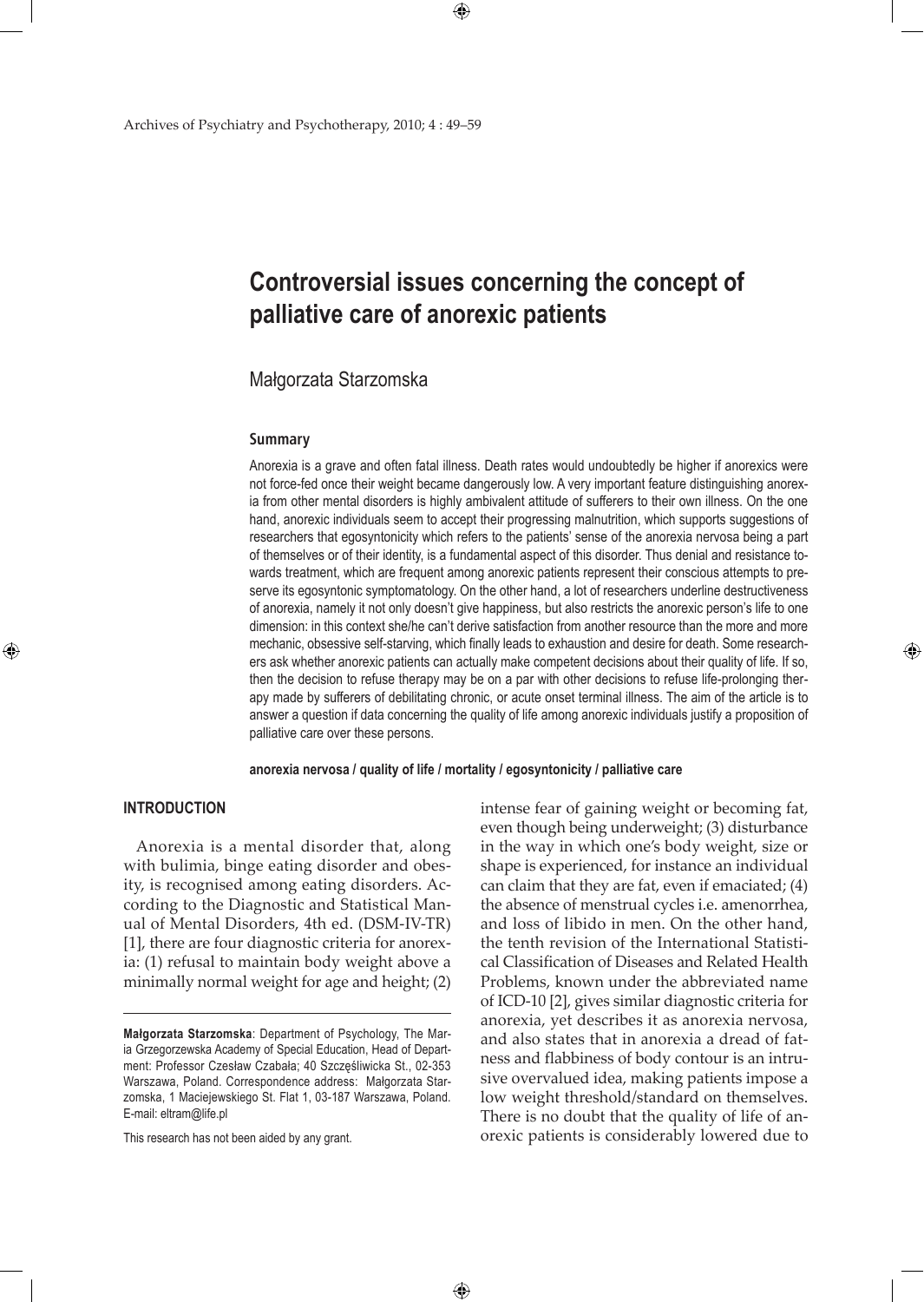⊕

cachexia, and the resulting serious impediment of mental and social functioning of such patients [3, 4, 5, 6]. This is a very significant issue, which has become even more important in the context of the proposal of Heather Draper of the Centre for Biomedical Ethics, The University of Birmingham [7], to replace traditional treatment of anorexic patients with palliative care. The author's proposal reminds us of the controversy of whether the lack of appetite in cancer patients should be referred to as anorexia (the precise international term to refer to anorexia in cancer is cachexia-anorexia) [8]. Again, researchers who are considering the current proposal, automatically object to suggesting any similarity between a mental (or, according to some researchers, psychosomatic) illness [9] such as anorexia, to a physical illness such as cancer, this time by using the phrase "palliative care". It should be added here that some studies on anorexia actually mention the "terminal stage" while discussing this disorder, which also brings to mind unavoidable associations with the terminal stage of cancer [10]. Draper's proposal [7] seems to be controversial enough, in that it cannot be ignored. The problem of an approach of anorexic patients to their own illness is so highly specific that before we can embark on an assessment of the palliative care proposal, we should carefully follow through the researcher's line of thought, and find out whether her suggestions are justified or not. An important aim of this paper is to present the most important aspects of the quality of life of anorexic patients and to assess the palliative care proposal in the light of the most recent publications on the subject. The most important question that this paper is asking is: Can anorexia, at least in some cases, be called an incurable illness, and if so, would palliative care be an optimum solution of the problem?

# **Biological consequences of anorexia and reasons for the high mortality rate of anorexic patients**

One of the important aspects of anorexia that determines patients' quality of life consists in the serious physical and mental consequences of this illness. Undoubtedly, the course of anorexia may be moderate (experimenting with diets, moderately distorted perception of the body) or severe (destructive diets, life-long starving of oneself). In the most extreme and chronic cases, such drastic interference in the correct functioning of the body leads to numerous adverse biological changes; with time, the damage to internal organs, teeth and bones becomes irreversible [10]. Joseph A. Silverman [11] lists such biological consequences of anorexia as: - hypotension, bradycardia, dizziness, fainting and vascular collapse with a possible fatal effect. On the other hand, Kathryn J. Zerbe [9] mentions the following somatic consequences of anorexia: osteoporosis, anaemia, bradycardia, arrhythmia, sleeplessness and optic nerve atrophy. What is more, anorexic patients are prone to infections and often display effusions and bruises related to capillary permeability [11]. Dolores Moyano et al. [12] mention that a frequent symptom in anorexic patients resulting from malnutrition is the antioxidant status. Some authors point to the fact that there are other, apparently unnoticeable, changes in the bodies of anorexic patients that may actually make their functioning more difficult. Among important medical consequences of weight loss in anorexia, Andreas Karwautz et al. [13] name autophonia i.e. the hyperperception of one's own voice and breathing, resulting from the patulous Eustachian tube lacking fat tissue. Undoubtedly, the most dangerous consequence of emaciation is cardiovascular disorders [14, cf. 15].

Anorexia is often mentioned as a psychiatric illness, with a high mortality rate [16]. According to Pamela K. Keel et al., a very frequent consequence of eating disorders is premature death [16]. Anorexia is considered to be an illness with the highest mortality rate of all psychiatric illnesses [17]. According to the most recent reports, as many as 4% to 20% patients die [7, 10, 18, 19, 20]. It should also be mentioned here that although short-term catamneses report relatively low mortality rates (from zero to a few percent), long-term catamneses, many years after the occurrence of the illness, show that the mortality rate among anorexic patients is really high [21]. Among the reasons for this high mortality rate in this group of patients, numerous biological and psychological factors are mentioned. The most frequently reported direct causes of death in anorexia are the following ones (all resulting from cachexia and associated electrolytic

Archives of Psychiatry and Psychotherapy, 2010; 4 : 49–59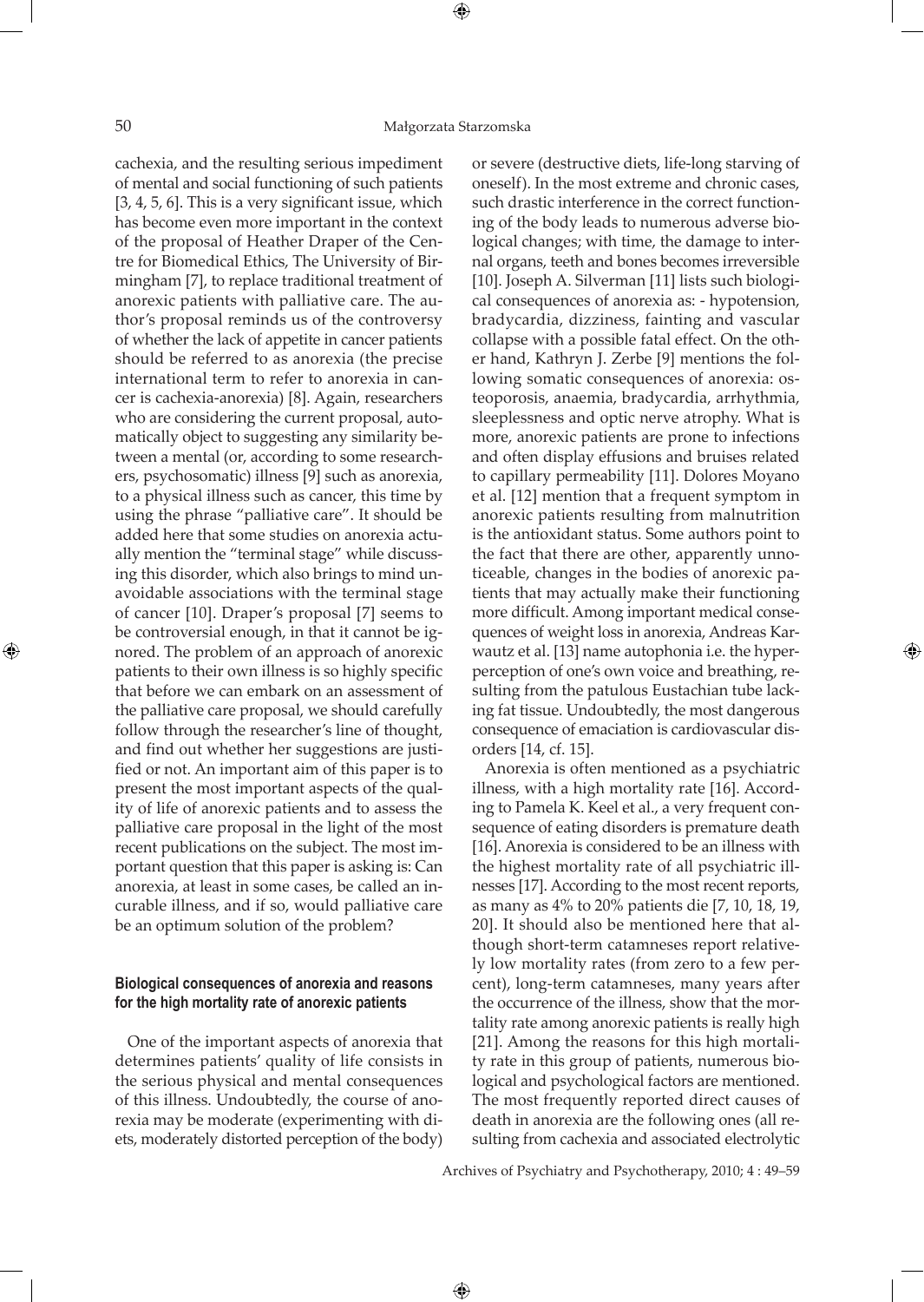[20] and cardiovascular [22] disorders): congestive heart failure [23], asymptomatic pericardial effusion [24, 25] and myocardial infarction as a final stage of coronary thrombosis [23]. Some reports also mention sudden deaths resulting from pulmonary embolism and deep vein thrombosis [26]. Other frequent cause of death in anorexia (yet much less frequently compared to cardiovascular diseases) is suicide [16, 17, 20, 22, 25]. Another significant cause of death among anorexic patients is alcohol intoxication [16].

## **Is anorexia a chronic illness?**

⊕

The question whether anorexia is a chronic and curable illness has always given rise to controversy, and the answer to it is actually very difficult. This question may refer to both physical and mental aspects of this illness. According to Alessandra Lemma-Wright [27], the recovery rate in anorexic patients fluctuates between 23% and 86%. Jacinta Tan et al. [28], in turn, are of the opinion that up to 25% of anorexic patients never fully recover. Yet, considering the group of surviving patients (as a rule, those individuals who are considered cured), we should ask: - what are the later fates of the surviving patients suffering from anorexia? According to Angel Padierna et al. [4], eating disorders, even if they do not bring fatal consequences, still determine psychological, physical and social aspects of life and tend to become chronic. This is most frequently expressed by periods of remission, alternating with recurrences. Hans-Christoph Steinhausem [29], after the reviewing and analysing 119 descriptions of studies involving 5,590 subjects, concluded that the mortality rate in anorexia is high, but also that from the surviving patients, less than a half managed to recover, a third improved, and a fifth remained chronically ill. On the other hand, the studies of Craig L. Johnson et al. [30] led to the finding that in 50% of the anorexic patients, symptoms subside after 1-3 years and such individuals never require hospital treatment again, while 75%–90% of anorexic patients actually recover. Examining the patients whose health considerably improves, most frequently due to hospital treatment, has led the authors to the conclusion that the cure rate for anorexia is 90%, while the

remaining 10% of patients are given unfavourable prognoses, this being chronic illness and/or death. According to Alessandra Lemma-Wright [27], the recovery rate in anorexic patients fluctuates between 23% and 86%. Lucy Serpell et al. [31] are of the opinion that anorexia is a chronic illness with an unknown aetiology and an acute course [32]. Padierna et al. [4] reach similar conclusions. According to Deborah L. Finfgeld [33], both anorexic patients who failed to regain weight, and those who were successful in this respect, experience chronic problems, such as low self-esteem and perceived inefficiency [34, 35]. If we assume that chronicity of anorexia means lingering mental problems, even when there are no external symptoms of anorexia such as cachexia, we should acknowledge the truth of Michael Strober's [37] statement that anorexia "is a chronic illness in a substantial number of cases" (p. 247).

## **Reasons for chronicity of anorexia**

Undoubtedly, one of the most important reasons for chronicity of anorexia is the illness-specific mechanism of a vicious circle. On the one hand, we can mention a number of psychological factors that undoubtedly lead to anorexic behaviours. These include low self-esteem [34, 35, 38], social anxieties with a particularly heightened sense of shame [39] and general ill-being. We should mention here the endorphin hypothesis, according to which anorexia can be treated as an addiction to increased levels of endorphins, i.e. endogenic opioid substances, which produce a sense of well-being. Such endorphins are released, among others, during physical exercise [40]. On the other hand, anorexia impairs the functioning of the patient in a number of fields of everyday life. Pierre Beumont and Terry Carney [41] list the following psychological consequences of anorexia: dysphoria, irritation, social withdrawal, loss of libido, ruminations and rituals related to eating, reduced concentration and a depressive mood. Researchers emphasise that anorexic patients' depression is related to their eating disorder in itself. In other words, depression is a consequence of the systemic cachexia [42, 43] or a reaction to treatment and the ensuing weight gain [44]. In the context

Archives of Psychiatry and Psychotherapy, 2010; 4 : 49–59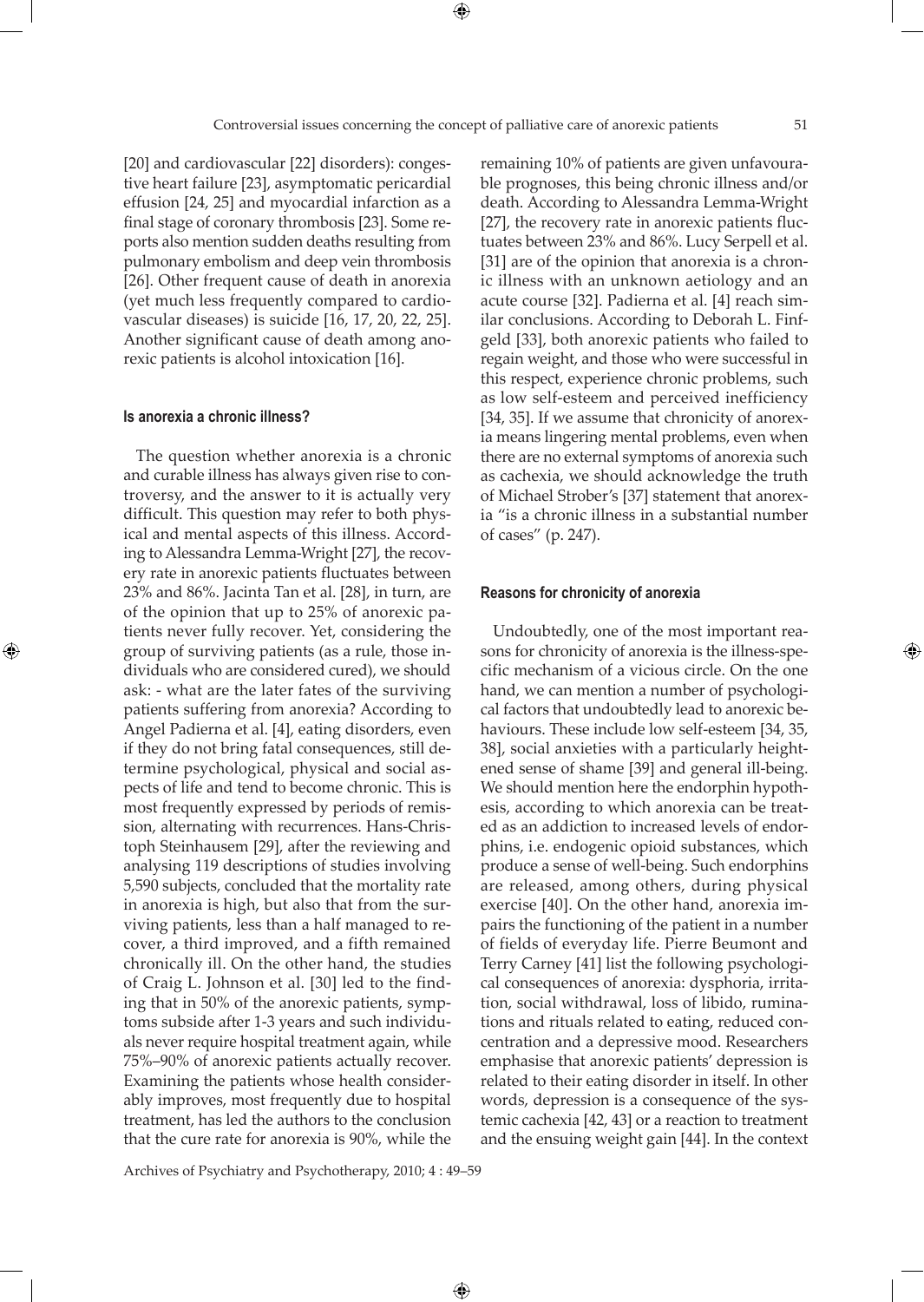⊕

⊕

of the discussion concerning curability of anorexia, authors present varied opinions as to the degree to which the illness impairs social functioning. Yuval Melamed et al. [45] claim that in spite of the fact that anorexic patients are seemingly capable of rational judgment and functioning, as regards their work or education, while the field of body weight, diet and acceptance of medical care seems to be the only area impaired by the illness, in fact "If one area of the reality testing capability is damaged, most probably all other testing functions are attacked too" [45, p. 622]. An important aspect of anorexia, which undoubtedly impacts on the course of the illness, including persistence of symptoms, is the phenomenon called "egosyntonicity" [28, p. 537; 46, p. 702], which refers to the patients' perception that the illness is a part of their identity; some authors talk about a phenomenon of the "slim identity" [47, p. 113] of an anorexic person or about the patient's identity split into two, when one half of the person wants recovery, and the other desires to be ill [17]. Probably, this characteristic of anorexia allows them to recognise it, along with bulimia, among "the most treatment-resistant mental disorders" [48, p. 164], because, as Strober claims, in the first place, patients suffering from chronic anorexia oppose the change [37]. In this context, it seems obvious that mere weight gain does not equal improvement of the patient's mental condition or actual recovery [45]. Draper [7] emphasises that feeding alone with no psychotherapy may even aggravate the symptoms; Simon G. Gowers et al. [49] think likewise, stating that hospital treatment with extra feeding and no intensive psychological programme can worsen the patient's condition or even result in their premature death. Findings of the study by Firouzeh Mehran et al. [50], using Osgood's semantic differential model, have shown that anorexic patients who gain weight but do not undergo any psychotherapy display worsened mental functioning in the sense of perceiving themselves as less worthy than before the treatment. It is not infrequent for such persons to attempt suicide.

## **Mental functioning of anorexic patients**

Elżbieta Nitendel-Bujakowa [38], based on the studies involving thirty-eight anorexic and

thirty-eight healthy girls aged between 13 and 21, and using the Polish version of the Gießen-Test (created by Beckmann, Brähler and Richter in 1964 and adapted by Andrzej Januszewski in 1992) has shown that anorexic girls think that they are socially unattractive and unpopular and feel that the others despise and criticise them. Moreover, they consider themselves unable to "get what they want". Undoubtedly, in this group we deal with distorted and lowered selfperception. Moreover, such people are not interested in their looks, and describe their mood as depressive, while emphasising a lack of self-confidence, self-criticism and suppressing anger. Inhibition in social interactions in these girls, manifesting itself as social anxiety as well as self-restraint in showing feelings and needs, is a characteristic feature of anorexic patients, which is confirmed by both the patients and their parents [38]. The following section of the paper will describe the most important aspects of anorexic patients' mental functioning.

Firstly, such persons are characterised by low self-esteem and a fear of imposing themselves on others. Not only do they think that they do not deserve to reveal their needs or receive help but they do not even have the right to live [51]. According to Beumont and Carney [41], anorexic persons are convinced that "they do not have the right to live or expect anything" (p. 824). Similar are the findings of Ronald Manley and Pierre Leichner [17] and Walter Vandereycken [52]: anorexic people think that they do not deserve to receive help, and are of opinion that "others can have needs but they can't" (p. 33). A sense of guilt among such people is "frequent and paradoxical" [41, p. 824]. For instance, they feel guilty when they do not eat and do exercise, and when they eat and do not do exercise [41]. Secondly, anorexic people very often experience both helplessness and hopelessness. Symptoms of anorexia can last for many years, which is why those who suffer from this illness are often afraid that they will never be able to get over its impact on their lives. Studies by Joanna Holliday et al. [53] have shown that anorexic people consider their illness – contrary to the people from their environment, and, less often, therapists [54] – a chronic and highly stressful illness with serious negative consequences. Patients with anorexia are absolutely negative about the

⊕

Archives of Psychiatry and Psychotherapy, 2010; 4 : 49–59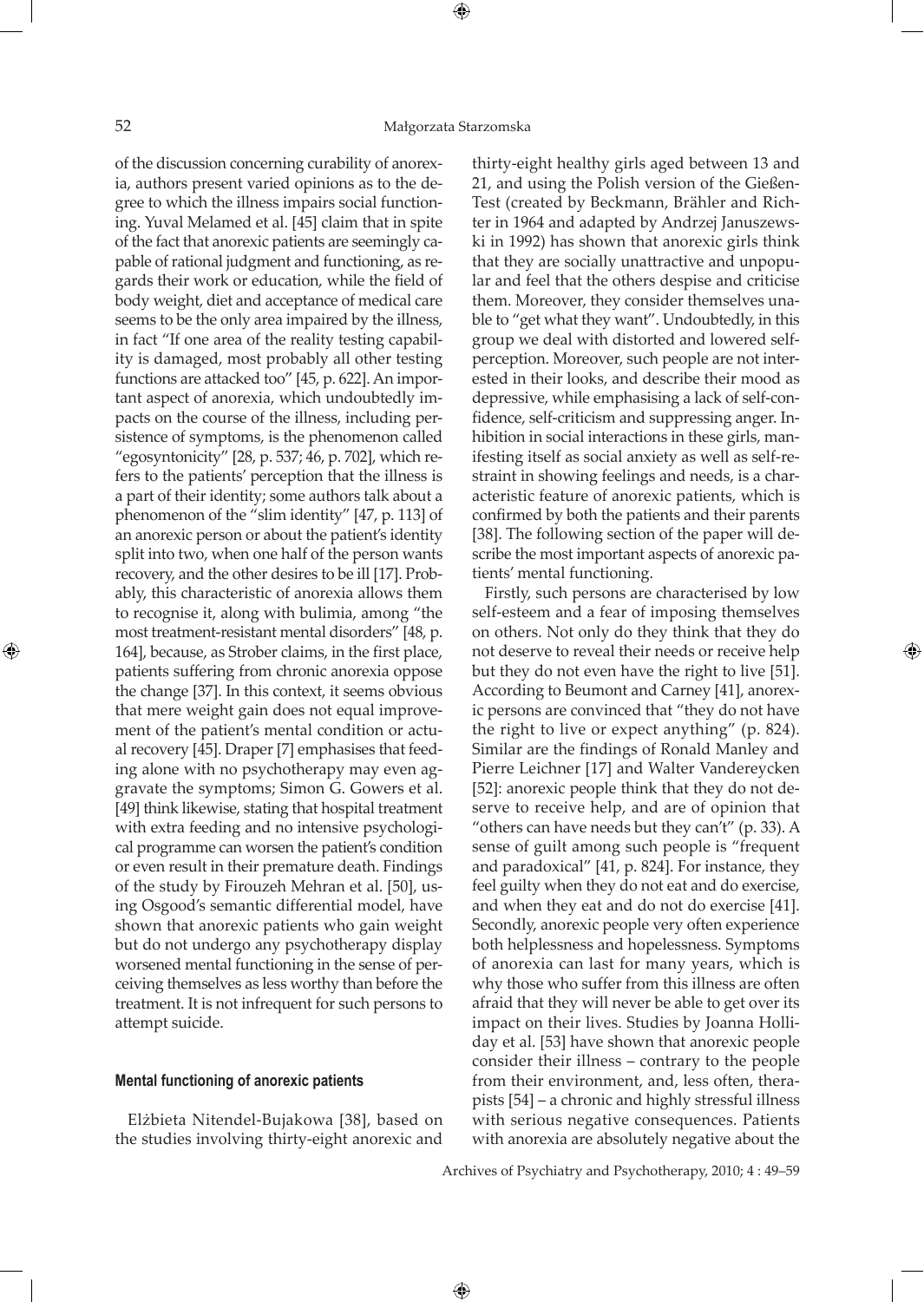controllability and curability of their illness, contrary to the more optimistic views of other people. Losing friends, gradually lowering educational and/or sports achievements or a limited level of activity, coupled with the experiencebased conclusion that recovering will probably be a long and difficult process, may adversely influence the person's strength to fight the illness and their hope for recovery. In the course of subsequent therapeutic attempts, the patient may repeatedly come to the point when they feel exhausted and are unable to see a chance of health improvement, especially when, as we have already mentioned above, they are "split" inside, and at the same time want and do not want to recover. Clinicians should be aware that this attitude may also result from the patient's fear that their anorexia is going to "severely punish them for any progress towards recovery" [17, p. 33; 55, p. 258]. In this context, suicidal tendencies may be perceived as an indication of the lost hope for change [17]. Thirdly, anorexic patients are strongly ambivalent as regards their recovery, as they feel the aforementioned egosyntonicity of anorexia. Such ambivalence manifests itself as a fear of treatment, and distrust or even hostility towards doctors and therapists that, according to the anorexic patient, try to "deprive them" [17, p. 34] of certain convictions (being slim is the most important thing) and behaviour (starving oneself) which have been their stress coping mechanisms so far. Fourthly, anorexic people are ambivalent in the assessment of their illness. Numerous researchers point to a tragic situation of an individual with anorexia. Anorexic people live with a permanent fear of putting on weight, which equals failure. They often emphasise that they "would rather die than put on weight" [41, p. 824]. For an anorexic person, being emaciated becomes an obsession, "a target on its own, not a way to achieve happiness" [41, p. 824]. Manley and Leichner [17] share this opinion too: the existence of such people revolves around the subjects of calories, exercise, concerns for bodily shape and weight, and with time becomes reduced to the routine and extremely predictable. In this context, we can understand what Mary Levens had in mind while describing the mental condition of anorexic patients as "devastating emptiness" [56, p. 36]. A clear confirmation of such experience is the following statement of

⊕

one of the patients: "It's terrible, but anorexia is the most important thing in my life …" [46, p. 702]; "I can't stop starving myself. I don't want to and I wouldn't be able to" [46, p. 703]. Beumont and Carney [41] emphasise that anorexic people often feel the urge to punish themselves by strenuous exercise, and if they neglect such practices, they feel "disgusted with themselves and guilty" (p. 824). It seems that to describe the mental condition of anorexic patients, we should quote the title of the text that we have referred to many times in this paper, i.e. Manley and Leichner's [17] "Anguish and despair". As Manley and Leichner [17] state, self-injuries and suicidal attempts of anorexic patients spring from deep pain and despair. It should be emphasised, however, that, especially at the onset of anorexia, self-injuries [57, 58] and suicidal attempts are not aimed at taking one's life [45]. The reason is that, although anorexia brings suffering to an individual, reports of both researchers and anorexic people deny that anorexia is a destructive force. On the contrary, it seems to give a sense of worthiness, power, success and even immortality. Anorexic people are often perceived as "delighted, inspired, joyful, proud and strong" [59, p. 223]. A pioneer of anorexia research, Charles Laseuge was quite surprised to notice a peculiar quality of anorexic patients, that he called "inexhaustible optimism" [52; p. 341, 342]. On the other hand, Grace Nicolle talks about a "specific euphoric state" and "pathological energy" [52, p. 342] in anorexic individuals. Such feelings are illustrated by the following statement of an anorexic person: "When I step on the scales and see that I have lost weight, I feel happy all day" [46, p. 702]. When asked about their condition, an anorexic individual would most frequently say: - "I have never felt better in my life" [52, p. 342] or state: "I don't suffer, so how can I be ill?" [52, p. 341], "I'm not ill, so I don't need help" [52, p. 350]. Anorexic patients treat their illness as their best friend [10]. Undoubtedly, any such individual "defines their 'self' by a decision not to eat" [27, p. 39], and in fact considers such behaviour as the only way of their existence in the world [10]. This aspect of anorexia can also be seen in a following statement of an anorexic individual: "Without anorexia, I would be nobody/nothing" [27, p. 39]. According to Margery Gans and William B.

Archives of Psychiatry and Psychotherapy, 2010; 4 : 49–59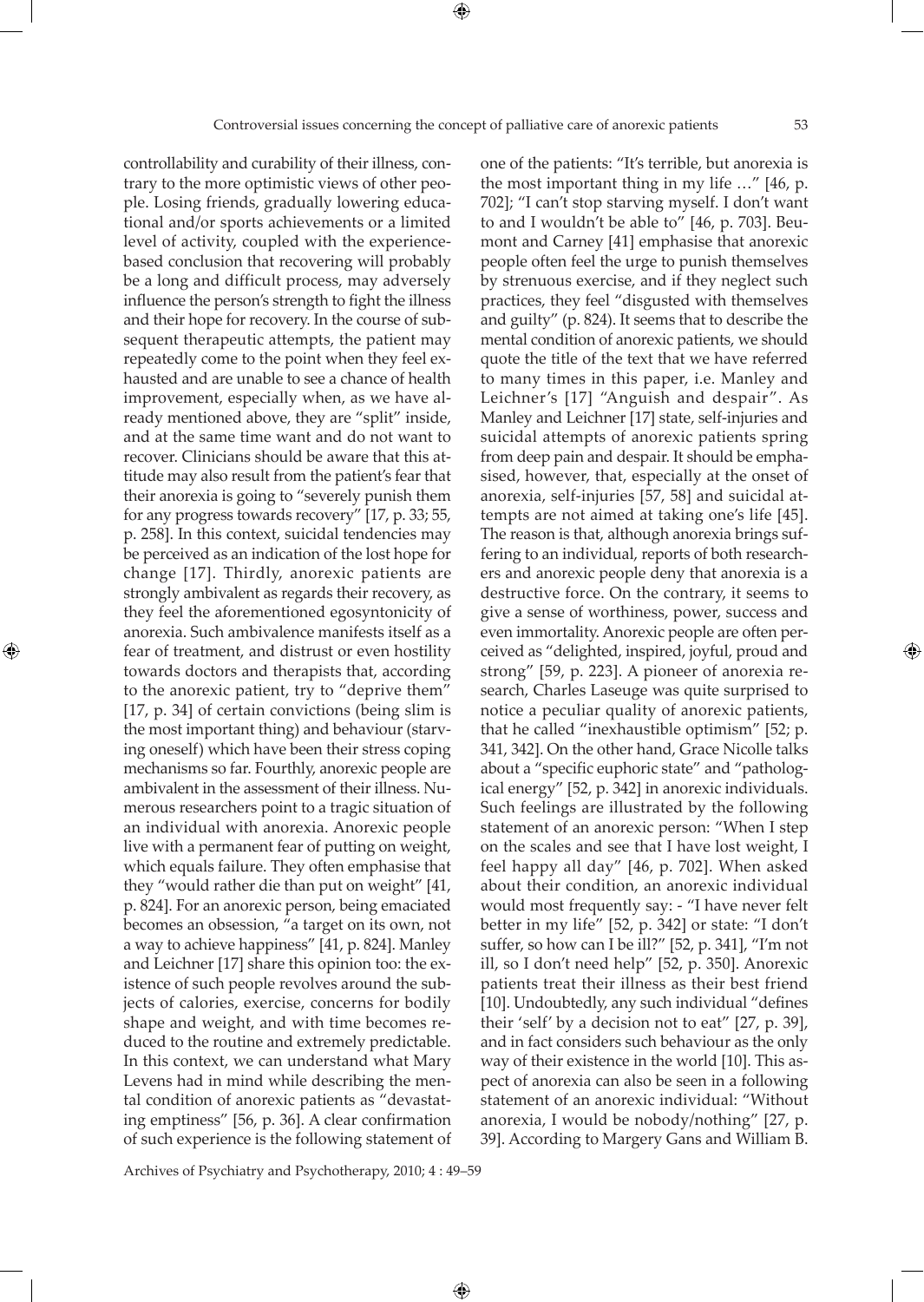Gunn [10] anorexia is an existential illness, which means that a suffering individual derives a fundamental meaning, satisfaction and the reason to live from losing weight. In the context of all the aforementioned positive aspects of anorexia as perceived by a suffering individual, we can understand the opinion of Malamed [45] that although "patients do not make active suicidal attempts, they remain indifferent to their own self-destructive behaviour" (p. 622). It seems, however, that there comes the time when anorexic people start to consider dying for real (as a result of starving themselves or suicide), thinking that death will be the only solution to get out of the vicious circle in which they are stuck. According to Arthur Crisp, such thoughts appear when the only aim of an ill person is "to have a rest from unending terror and exhaust in a fight to retain their position" [7, p. 132], whereas the word "position" in this context should be understood as "identity". We should quote here a sentence that illustrates such a situation: "An anorexic person is caught in a cruel trap. They refuse to eat in order to preserve their identity but in order to survive they have to eat, which is felt as a betrayal of themselves" [27, p. 55]. An anorexic patient feels gradually more and more tired of the illness and stops believing that the situation can ever change [28, 53]. As the illness continues, anorexic persons become more and more aware that anorexia will not bring them happiness because a consequence of this illness is being "very lonely and very unhappy" [28, p. 543]. One of the patients described by Gans and Gunn [10] doubted whether she would ever be able to live a normal life even when she returned to her previous weight. She was of the opinion that her reasons for refusal to undergo treatment were both mental (she claimed that putting on weight aroused some unbearable feelings leading to the wish for death) and physical (the person was aware of irreversible damage that emaciation had brought to some of her bodily organs, making her permanently disabled). She claimed that she wanted comfort and peace in a place like a hospice; then she started to make preparations for her own funeral, emphasising that she would not commit suicide, as she knew how deeply affected her family had been by the suicidal death of her cousin.

Findings of the Research on the Impact of Anorexia on the Patients' Quality of Life

Patients suffering from eating disorders (including anorexia), their relatives and doctors all agree that the illness has a highly destructive impact on physical health, social and family relations, as well as their mood, studies and work [6]. The aim of the study of Padierna et al. [4] was to examine the relationship between the Health-Related Quality of Life – HRQoL in outpatients with eating disorders, and the symptomatology of eating disorders and psychological co-morbidity. The authors examined 197 patients who were subsequently admitted to the outpatients' clinic for eating disorders (diagnoses: restrictive anorexia, purgative anorexia, bulimia and binge eating). In order to examine various aspects of the Health-Related Quality of Life, the following were used: 36-item HRQoL (Health-Related Quality of Life) questionnaire – SF-36 (Short Form – 36 items – Likert scale with the range of 0 – 100; the higher the result, the better the patient's condition and their quality of life); EAT-40 (Eating Attitudes Test – 40 items); and HAD (Hospital Anxiety and Depression Scale). It was shown that female patients with eating disorders are much more dysfunctional in many areas of the quality of life (as measured with the SF-36 questionnaire) than healthy women. The greatest negative changes were observed in the following sub-scales: vitality (energy/fatigue), emotional problems limiting current social functions, social activity and mental health; some less significant but still important changes were observed in the following subscales: health problems limiting physical activity, health problems that prevent the patients from serving their previous social functions, and the general assessment of the patients' condition (results obtained by Padierna et al. on the questionnaire scales: EAT-40 and HAD were positively correlated with the results obtained using the SF-36). Similar results using the SF-36 questionnaire were obtained by Helen A. Doll et al. [60] and Simone M. de la Rie et al. [61]. As Padierna et al. state [4], the results obtained by his research group are similar to the research findings of Matthias Keilen et al. [3], using the NHP (Nottingham Health Profile), namely, the most significant worsening of the quality of life was observed in the following dimensions: emotional reactions and social alienation,

Archives of Psychiatry and Psychotherapy, 2010; 4 : 49–59

 $\bigoplus$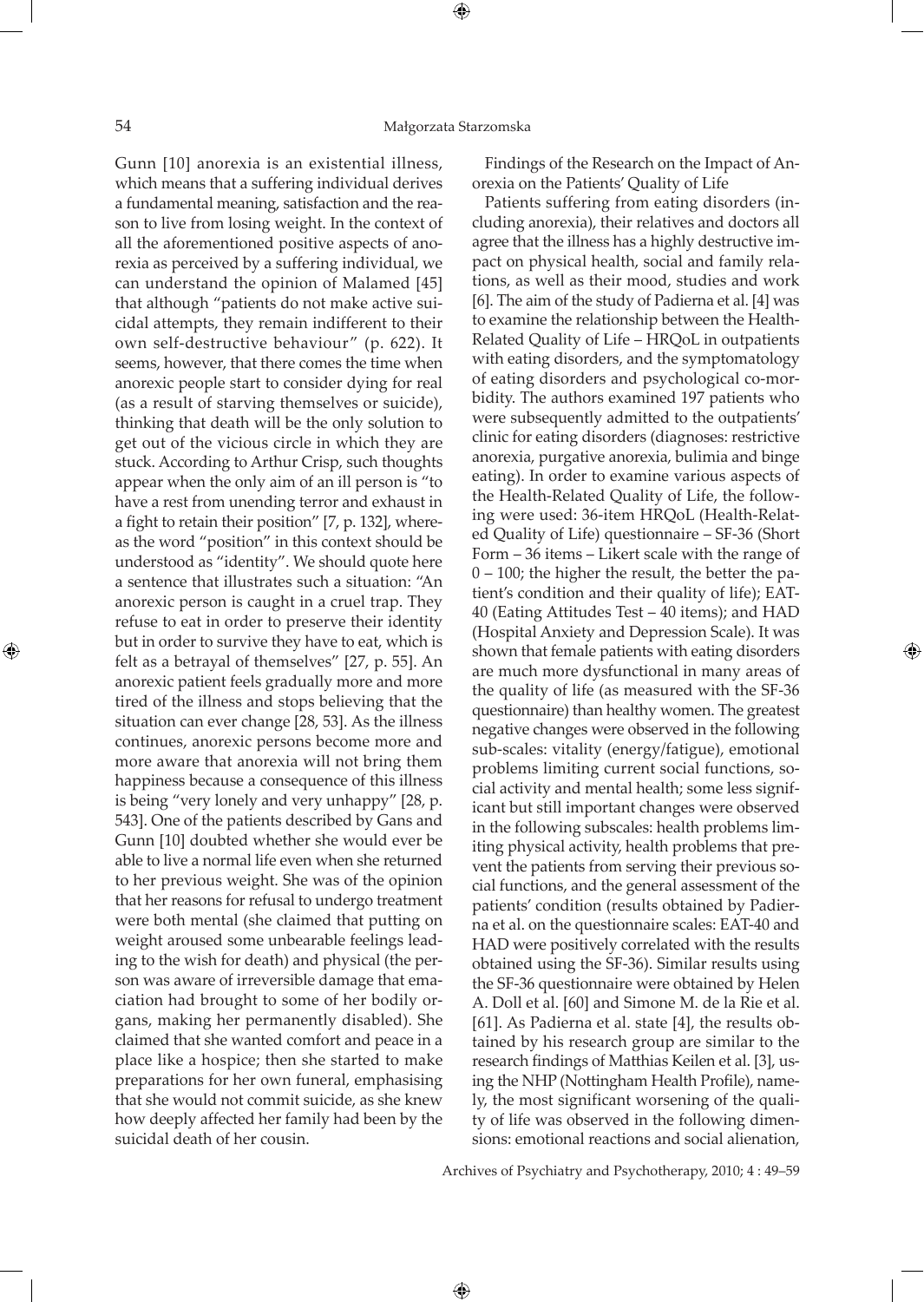which corresponds to the mental health dimension in the SF-36 questionnaire. Additionally, the researchers observed a worse functioning as regards life energy (vitality in SF-36) and in the dimension not included in SF-36 i.e. sleeping disorders. Moreover, the researchers discovered disturbances in completing everyday duties because of physical limitations, which correspond to health problems limiting the physical activity in SF-36. Last but not least, anorexic patients experienced greater difficulty in family and social relationships than bulimic patients did. It should be added here that negative changes in emotional reactions of anorexic patients were also observed by Zonnevylle-Bender et al. [62] and Kucharska-Pietura et al. [63]. The studies on the quality of life of anorexic patients [3, 4, 60, 61, 62, 63] confirm the impact of eating disorders on the health-related quality of life in terms of various areas of life unrelated to eating itself. It should be emphasised that purging in anorexia results in significant lowering of the quality of life of an anorexic person (especially in the mental sphere) [4, 64]. Findings of the research on the quality of life of people with eating disorders (including anorexia) have shown that these individuals are distinctly aware that their quality of life is getting worse due to their bad physical condition, as regards their work and everyday activities (moreover – which is a very interesting observation – they complain about particularly severe experiences of physical pain due to a lower pain threshold). Such results are similar to the findings of the studies including schizophrenic patients; still the quality of life of people with eating disorders seems to be lower than among people with advanced depression [61] and panic disorder [65]. It should be added that social functioning of patients does not improve even when the symptoms of their disorder become milder after the completion of treatment [65]. Such results, however, should not discourage clinicians from looking for optimum methods of anorexia treatment, because, as we have already mentioned in this paper, anorexic patients are rather ambivalent than explicitly negative about the prospect of treatment, and it is their tiredness of the illness, not its acceptance, that produces the death wish. We should keep in mind that an important factor in anorexic patients, which may obstruct any motivation to undergo treatment,

⊕

is anxiety (especially social anxiety) [66, 67]. In the opinion of Anna Banaś et al. [5], comprehensive treatment that combines state-of-the-art developments in medicine [68, 69] (especially in pharmacotherapy) and psychotherapy [70], focused on mitigation of the existing anxiety, may be very successful in improving the quality of life of anorexic patients and bring a lasting therapeutic effect.

## **Introduction of palliative care of anorexic patients: Discussion**

In the context of deliberations on chronicity of anorexia and the illness-related suffering, it becomes inevitable to ask a question about the sense of treatment and a possibility to replace it with palliative care. Padierna et al. [4] assess highly the usefulness of the SF-36 tool for measurement of the quality of life of people with eating disorders (it should be added that Suzanne F. Abraham et al. created a 20-item tool for measurement of the quality of life of people with eating disorders: Quality of Life for Eating Disorders (QOL ED), which differentiates finely between people with various types of eating disorders, while the SF-36 questionnaire had no such functions) [71], claiming that the tool "reflects the self-awareness of the lowered quality of life among patients with eating disorders. SF-36 also informs the patients about the impact of the illness on their quality of life" (p. 672). At the same time, the researcher adds: - "Consequently, SF-36 can be a therapeutic tool for using in the patients' recovery process" (p. 672). At the same time, the author is of the opinion that "Another potential role [for the tool] is indicating a direction and measuring efficiency of palliative methods in treatment of chronically ill patients in order to justify and assess the use of such methods" (p. 672). The researcher that thoroughly examines a palliative care option for some anorexic patients is Draper [7]. She states: - "Without doubt, it is a terrible thing to watch somebody – especially a young person – die, if their life could be easily saved. However, if we want to do justice to the suffering people who can live neither with their illness nor without it, we have to listen intently to their refusal of treatment" (p. 133). Tan and al. [72] emphasise that some of

Archives of Psychiatry and Psychotherapy, 2010; 4 : 49–59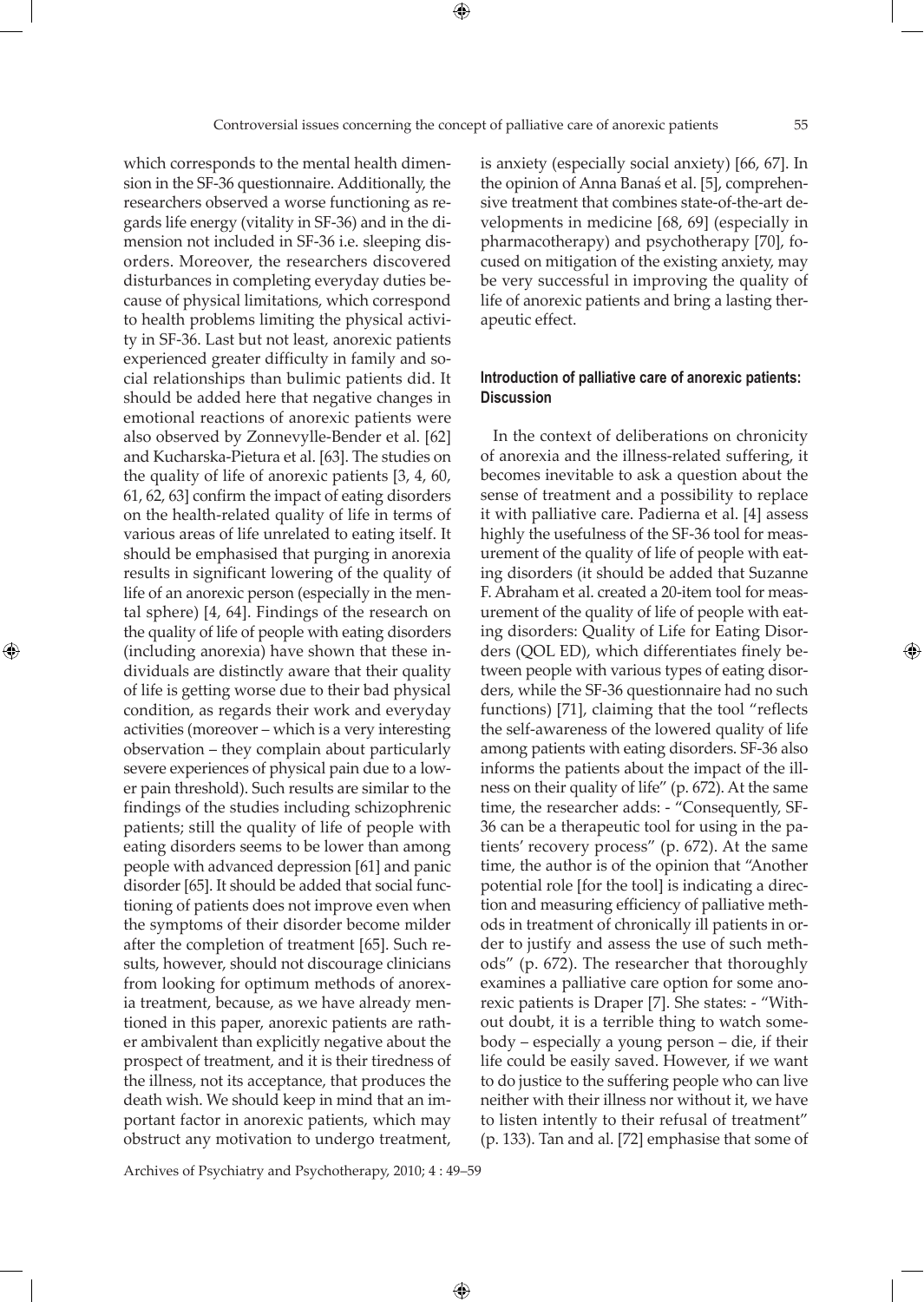⊕

⊕

the patients, especially those who have been battling against anorexia for years, and some mothers of such people are of the opinion that if anorexia becomes chronic and does not respond to treatment, and a suffering person goes beyond a certain critical point, they should be allowed to "leave" [72, p. 641]. Draper [7] tries to establish which point that is by asking the following question: "Can an anorexic person withdraw from treatment not because they do not want to eat or feel 'fat' but because their quality of life is so low that the therapy is of no use, and at its best brings as many benefits as losses?" (p. 122). Than the author asks:- "If a patient refuses to participate in the treatment not because they think that their condition is not severe but because they are tired of the therapy and its side effects, can they choose death?" (p. 131). According to Manley and Leichner [17], "While in treatment, a patient can now and then come to the point when they feel exhausted and no longer able continue their battle against the illness" (p. 33). As Draper [7] says, such difficult cases are not typical, yet "we should bear in mind that some people suffering from anorexia will probably never recover or even be able to live a stable life by maintaining the low but constant body weight" [7, p. 131]. Undoubtedly, when a person suffering from anorexia chooses death, this creates a serious ethical dilemma for their family and people involved in the treatment. Draper [7] suggests that the palliative approach should be applied to patients who have been ill for a very long time (for longer than 1-8 years i.e. the natural cycle of the illness), who have already been force-fed, are critical about making decisions concerning their own lives, are able to see the impact of anorexia on certain aspects of their lives, and whose lives are not at direct risk. According to the researcher, in such cases the refusal of therapy is analogous to "the decision to refuse the life-prolonging therapy in the case of patients suffering from disabling, chronic or acute terminal illnesses; consequently, in such cases palliative treatment could be a justified replacement for the aggressive therapy" (p. 122). When a patient in full possession of their mental faculties refuses treatment, no matter whether they are terminally ill or just choose to die, a doctor should accept it [7]. Undoubtedly, a suggestive statement is a comparison proposed by

Gans and Gunn [10] , referring to the difference between a 20-year old woman that is secretly starving herself and a 50-year old woman with chronic anorexia, exhausted by hospital and clinic stays and various medical appointments. Gans and Gunn [10] wonder whether there is a point when clinicians abandon hope that the patient will change their attitude, and have come to the conclusion that they are unable to continue in their treatment attempts that have always proved a failure? They may think in this way:- if no method to fully cure anorexia has been found so far, why should they hope that the next attempt is going to be successful? [10]. Obviously, we can consider sending a patient to a better, private treatment centre, yet the question comes up: who is going to be charged for this? On the other hand, the treatment of a long-term disability of anorexic patients is expensive too [73]. Such questions seem to be highly problematic. Can we really resign from saving lives only because we feel discouraged or we cannot always afford high-level therapy? Should we always do whatever is possible to save somebody's life? Some researchers openly criticise the concept of palliative care of anorexic patients. Malamed et al. [45] do not doubt that "Anorexia is not an incurable and progressing terminal illness." (p. 621); frequently, therapy is aimed at partial recovery only, and one must take into account recurrences, especially in chronic cases, but this is actually the reason why clinicians should focus, in the first place, on saving the lives of anorexic patients. The palliative care proposal is also considered disputable by Rosalyn A. Griffiths et al. [44]. They argue that in spite of particular difficulties of anorexia treatment, those who survive are "deeply grateful" (p. 530) to the doctors who have helped them. Gans and Gunn [10] take an even more definitive stand on the issue, by saying that if an anorexic person dies, there will be no chance for recovery whatsoever.

⊕

# **CONCLUSION**

 $\bigoplus$ 

The studies have shown that anorexia contributes to the drastic lowering of the patients' quality of life. Yet, egosyntonicity of this illness makes any effective therapy difficult for both patients and clinicians. Patients that are tired

Archives of Psychiatry and Psychotherapy, 2010; 4 : 49–59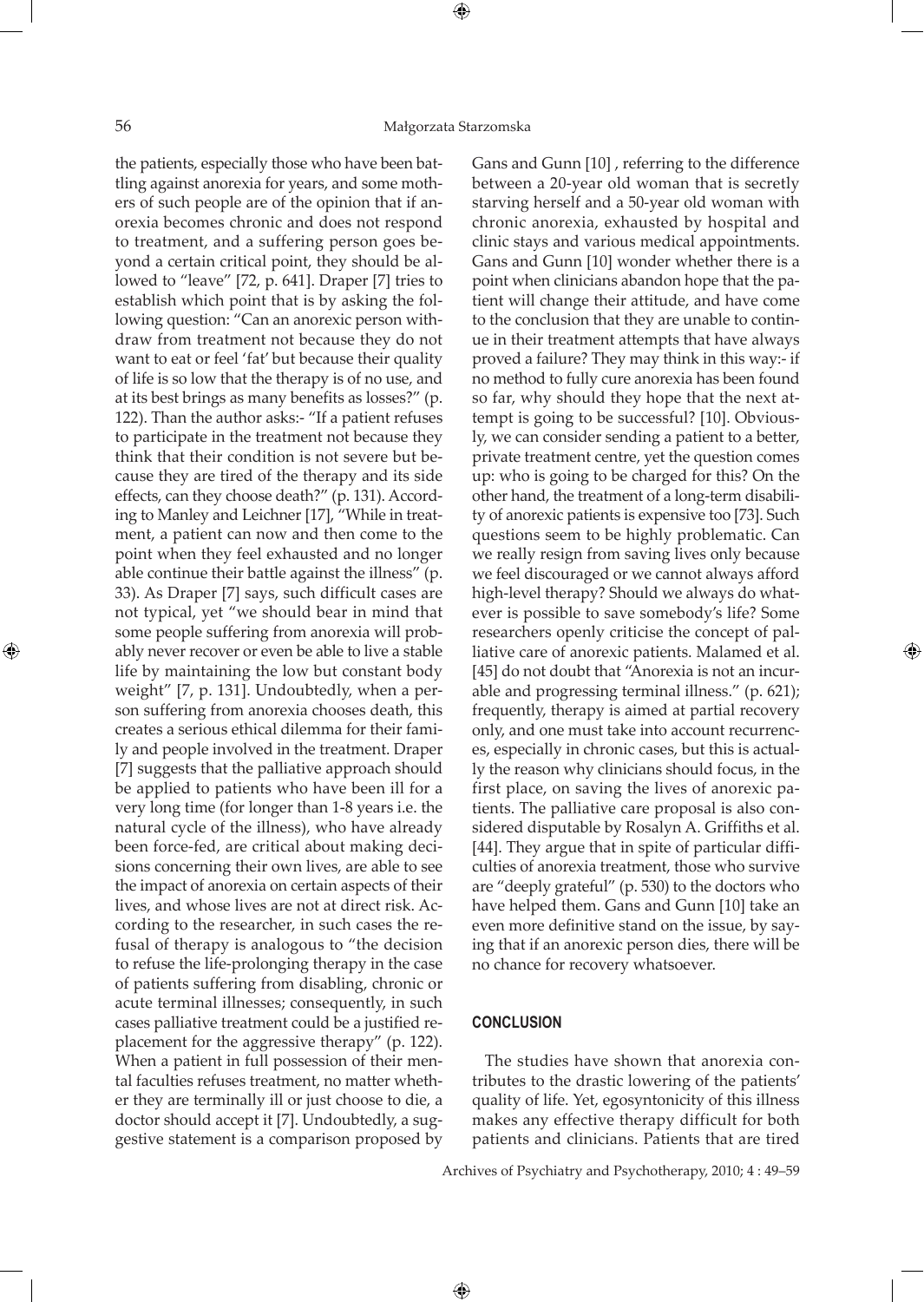$\bigoplus$ 

with the illness and therapists that are discouraged with the treatment-resistance of anorexia, suggest that in some most difficult and chronic cases, therapy should be ceased and replaced with palliative care. However, when we examine Draper's [7] statement that at least some anorexic patients can be capable of a rational decision to refuse treatment (even if they are a minority among the suffering individuals), at least two doubts appear. Firstly, as for now there is no tool that would allow studying the rationality of decisions that are made by anorexic patients [46, 74, 75], and, what is more, "Currently used rationality measurement criteria (…) do not identify the aspects that characterise rationality of the treatment related decision-making of anorexic patients" [46, p. 706]. Secondly, some patients will never have a chance to thank their doctors and psychologists for their assistance in the most serious stage of the illness.

Finally, it must be noticed that all suggestions of palliative care in the case of anorexic patients are essentially existential, but state-of-art medical literature suggests that anorexia can be successfully treated, for example by using cognitive interventions. Moreover, a lot of studies were dedicated to neurobiological functioning of anorexic patients. The study of Suchan et.al.[76] revealed that structural alterations in the EBA (extrastriate body area which is located in the lateral occipital cortex) in anorexic patients might be at least in part responsible for the body image distortion in anorexia nervosa. Similarly, Sachdev et.al. [77] showed that the brain processing of an image of self was different in the brains of anorexic patients than in the case of control subjects. When the two groups were contrasted for the differential activation with self vs. non-selfimages, anorexic patients did not have greater activation in any region while controls had greater activation than the patients in the middle frontal gyri, insula, precuneus, and occipital regions while thus processing of self-images in anorexic patients is quite discrepant, with a lack of activation of the attentional system or the insula. The authors suggest that such discrepancy may underlie the distortion of self-images by anorexic patients. Thus contemporary medicine has not uttered its "last word" in this regard.

⊕

## **REFERENCES**

- 1. Diagnostic and Statistical Manual of Mental Disorders. Fourth Edition. Text Revision (DSM-IV-TR). American Psychiatric Association; 2000.
- 2. Międzynarodowa statystyczna klasyfikacja chorób i problemów zdrowotnych. Rewizja dziesiąta (ICD-10). Kraków-Warszawa: Uniwersyteckie Wydawnictwo Medyczne "Vesalius", Instytut Psychiatrii i Neurologii; 2000.
- 3. Keilen M, Treasure T, Schmidt U, Treasure J. Quality of life measurements in eating disorders, angina, and transplant candidates: Are they comparable? J Roy Soc Med. 1994; 87: 441–444.
- 4. Padierna A, Quintana JM, Arostegui I, Gonzalez N, Horcajo MJ. The health-related quality of life in eating disorders. Qual Life Res. 2000; 9: 667–674.
- 5. Banaś A, Januszkiewicz-Grabias A, Radziwiłłowicz P, Smoczyński S. Follow-up study of quality of life and treatment of eating disorder: Dynamics of the depressive and anxiety symptoms. Psychiatr Pol. 2002; 36: 323–329.
- 6. Etxeberria Y, Gonzalez N, Padierna JA, Quintana JM, de Velasco IR. Calidad de vida en pacientes con trastornos de alimentacion/ Quality of life in eating disorder patients. Psicothema. 2002; 14: 399–404.
- 7. Draper H. Anorexia nervosa and respecting a refusal of lifeprolonging therapy: a limited justification. Bioetics. 2000; 14: 120–133.
- 8. Higginson I, Bruera E. Cachexia-anorexia in cancer patients. New York: Oxford University Press; 1996.
- 9. Zerbe KJ. The body betrayed, women, eating disorders and treatment. Washington: American Psychiatric Press; 1993.
- 10. Gans M, Gunn WB. End stage anorexia: criteria for competence to refuse treatment. Int J Law Psychiat. 2003; 26: 677–695.
- 11. Silverman JA. Medical consequences of starvation; the malnutrition of anorexia nervosa: Caveat medicus. In: Darby PL, Garfinkel PE, Garner DM, Coscina DV, editors. Anorexia nervosa. Recent developments in research. New York: Alan R. Liss; 1983. p. 293–301.
- 12. Moyano D, Sierra C, Brandi N, Artuch R, Mira A, Garcia-Tornel S, Vilaseca MA. Antioxidant status in anorexia. Int J Eat Disorder. 1999; 25: 99–103.
- 13. Karwautz A, Hafferl A, Ungar D, Sailer H. Patulous Eustachian Tube in a case of adolescent anorexia nervosa. Int J Eat Disorder. 1999; 25: 353–355.
- 14. Tomaszewicz-Libudzic C. Zagrażające życiu zaburzenia metaboliczne i patofizjologiczne u chorych na jadłowstręt psychiczny. Psychiatr Pol. 1997; 31: 713–721.
- 15. di Pietralata GM. Imaging techniques in the management of anorexia and bulimia nervosa. Eat Weight Disord. 2002; 7: 146–151.

Archives of Psychiatry and Psychotherapy, 2010; 4 : 49–59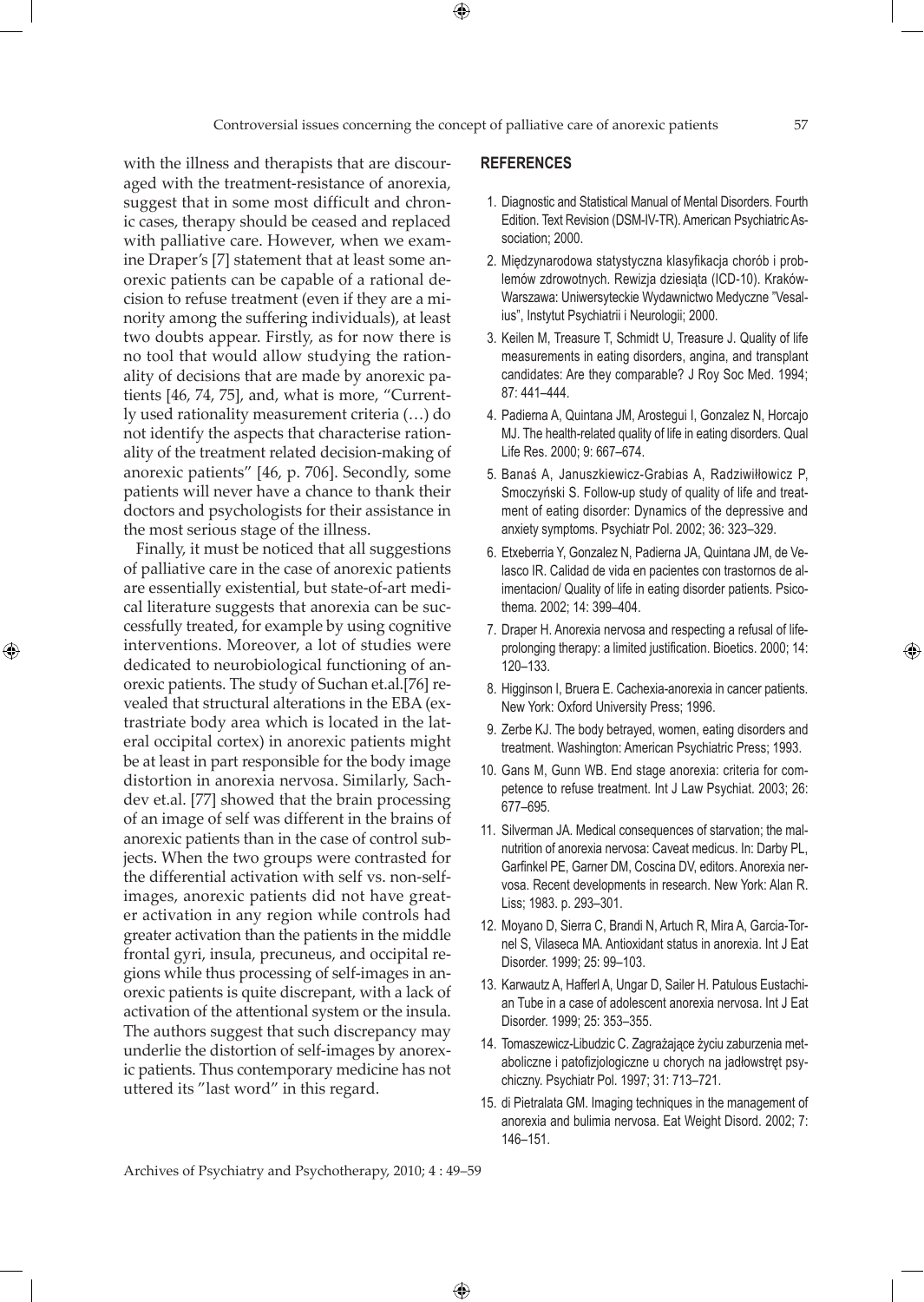## 58 Małgorzata Starzomska

 $\bigoplus$ 

- 16. Keel PK, Dorer DJ, Eddy KT, Franko D, Charatan DL, Herzog DB. Predictors of mortality in eating disorders. Arch Gen Psychiat. 2003; 60: 179–183.
- 17. Manley RS, Leichner P. Anguish and despair in adolescents with eating disorders: Helping to manage suicidal ideation and impulses. Crisis. 2003; 24: 32–36.
- 18. Sullivan PF. Mortality in anorexia nervosa. Am J Psychiat. 1995; 152: 1073–1074.
- 19. Emborg C. Mortality and causes of death in eating disorders in Denmark 1970 – 1993: A case register study. Int J Eat Disorder. 1999; 25: 243–251.
- 20. MacDonald C. Treatment resistance in anorexia nervosa and the pervasiveness of ethics in clinical decision making. Can J Psychiatry [serial on the internet]. 2007 [cited 2007 Oct 25]; 47(3): 267–270. Available from: http://ww1.cpaapc.org/
- 21. Stobiecka M. Głód śmierci. Zaabsorbowanie tematyką śmierci w anoreksji psychicznej. In: Suchańska A, editor. Podmiotowe i społeczno-kulturowe uwarunkowania anoreksji. Poznań: Wydawnictwo Fundacji Humaniora; 2000. p. 237–276.
- 22. Palmer RL. Death in anorexia nervosa. Lancet 2003; 361: 1490.
- 23. Siegel JH, Hardoff D, Golden NH, Shenker IR. Medical complications in male adolescents with anorexia nervosa. J Adol Health. 1995; 16: 448–453.
- 24. Inagaki T, Yamamoto M, Tsubouchi K, Miyaoka T, Uegaki J, Maeda T, Horiguchi J, Yamane Y, Kato Y. Echocardiographic investigation of pericardial effusion in case of anorexia nervosa. Int J Eat Disorder. 2003; 33: 364–366.
- 25. Ramacciotiotti CE, Coli EB, Dell'Osso OL. Silent pericardial effusion in a sample of anorexic patients. Eat Weight Disord. 2003; 8: 68–71.
- 26. Derman T, Szabo CP. Why do individuals with anorexia die? A case of sudden death. Int J Eat Disorder. 2006; 39: 260–262.
- 27. Lemma-Wright A. Starving to live. The paradox of anorexia nervosa. London: Central Book Publishing; 1994.
- 28. Tan J, Hope T, Steward A. Anorexia nervosa and personal identity: The accounts of patients and their parents. Int J Law Psychiat. 2003; 26: 533–548.
- 29. Steinhausen HC. The outcome of anorexia in the 20th century. Am J Psychiat. 2002; 159: 1284–1293.
- 30. Johnson CL, Lund BC, Yates WR. Recovery rates for anorexia. Am J Psychiat. 2003; 160: 798.
- 31. Serpell L, Livingstone A, Neiderman M, Lask B. Anorexia nervosa: Obsessive-compulsive disorder, obsessive–compulsive personality disorder, or neither? Clin Psychol Rev. 2002; 22: 647–669.
- 32. Monteleone P, Martiadis V, Colurcio B, Maj M. Leptin secretion is related to chronicity and severity of the illness in bulimia nervosa. Psychosom Med. 2002; 64: 874–879.
- 33. Finfgeld DL. Anorexia: Analysis of long-term outcomes and clinical implications. Arch Psychiatr Nurs. 2002; 16: 176–186.
- 34. Button EJ, Warren RL. Self-image in anorexia nervosa 7.5 years after initial presentation to a specialized eating disorders service. Eur Eat Disord Rev. 2002; 10: 399–412.
- 35. Corcos M, Guilbaud O, Paterniti S, Chambry J, Chaouat G, Consoli SM, Jeammet P. Involvement of cytokines in eating disorders: A critical review of the human literature. Psychoneuroendocrino. 2003; 28: 229–249.
- 36. Kotler LA, Cohen P, Davies M, Pine DS, Walsh BT. Longitudinal relationships between childhood, adolescent, and adult eating disorders. J Am Acad Child Adolesc Psychiat. 2001; 40: 1434–1440.
- 37. Strober M. Managing the chronic, treatment-resistant patent with anorexia nervosa. Int J Eat Disorder. 2004; 36: 245–255.
- 38. Nitendel-Bujakowa E. Obraz dziewcząt chorych na anoreksję w ocenie własnej i w ocenie ich rodziców. In: Tatala M. editor. Być sobą. Przekraczanie ograniczeń w kierunku wyższej jakości życia. Lublin: Polihymnia; 2005. p. 149–165.
- 39. Grabhorn R, Stenner H, Stangier U, Klaufhold J. Social anxiety in anorexia and bulimia nervosa: The mediating role of shame. Clin Psychol Psychother. 2006; 13: 12–19.
- 40. Davis C, Claridge G. The eating disorders as addiction: A psychobiological perspective. Addict Behav. 1998; 23: 463–475.

⊕

- 41. Beumont P, Carney T. Can Psychiatric Terminology be Translated into Legal Regulation? The anorexia nervosa example. Aust NZ J Psychiat. 2004; 38: 819–832.
- 42. Rastam M, Gillberg IC, Gillberg Ch. Anorexia nervosa 6 years after onset: Part II. Comorbid psychiatric problems. Compr Psychiatr. 1995; 36: 70–76.
- 43. Herpertz-Dahlmann BM, Wewetzer C, Remschmidt H. The predictive value of depression in anorexia nervosa. Results of a seven-year follow-up study. Acta Psychiatr Scand. 1995; 91: 114–119.
- 44. Griffiths RA, Beumont PJV, Russell J, Touyz SW, Moore G. The use of guardianship legislation for anorexia nervosa: a report of 15 cases. Aust NZ J Psychiat. 1997; 31: 529–531.
- 45. Melamed Y, Mester R, Margolin J, Kalian M. Involuntary treatment of anorexia nervosa. Int J Law Psychiat. 2003; 26: 617–626.
- 46. Tan J, Hope T, Steward A. Competence to refuse treatment in anorexia nervosa. Int J Law Psychiat. 2003; 26: 697–707.
- 47. Fransella F, Button E. The "construing" of self and body size in relation to maintenance of weight gain in anorexia nervosa. In: Darby PL, Garfinkel PE, Garner DM, Coscina DV, editors. Anorexia nervosa. Recent developments in research. New York: Alan R. Liss; 1983. p. 107–116.

Archives of Psychiatry and Psychotherapy, 2010; 4 : 49–59

 $\bigoplus$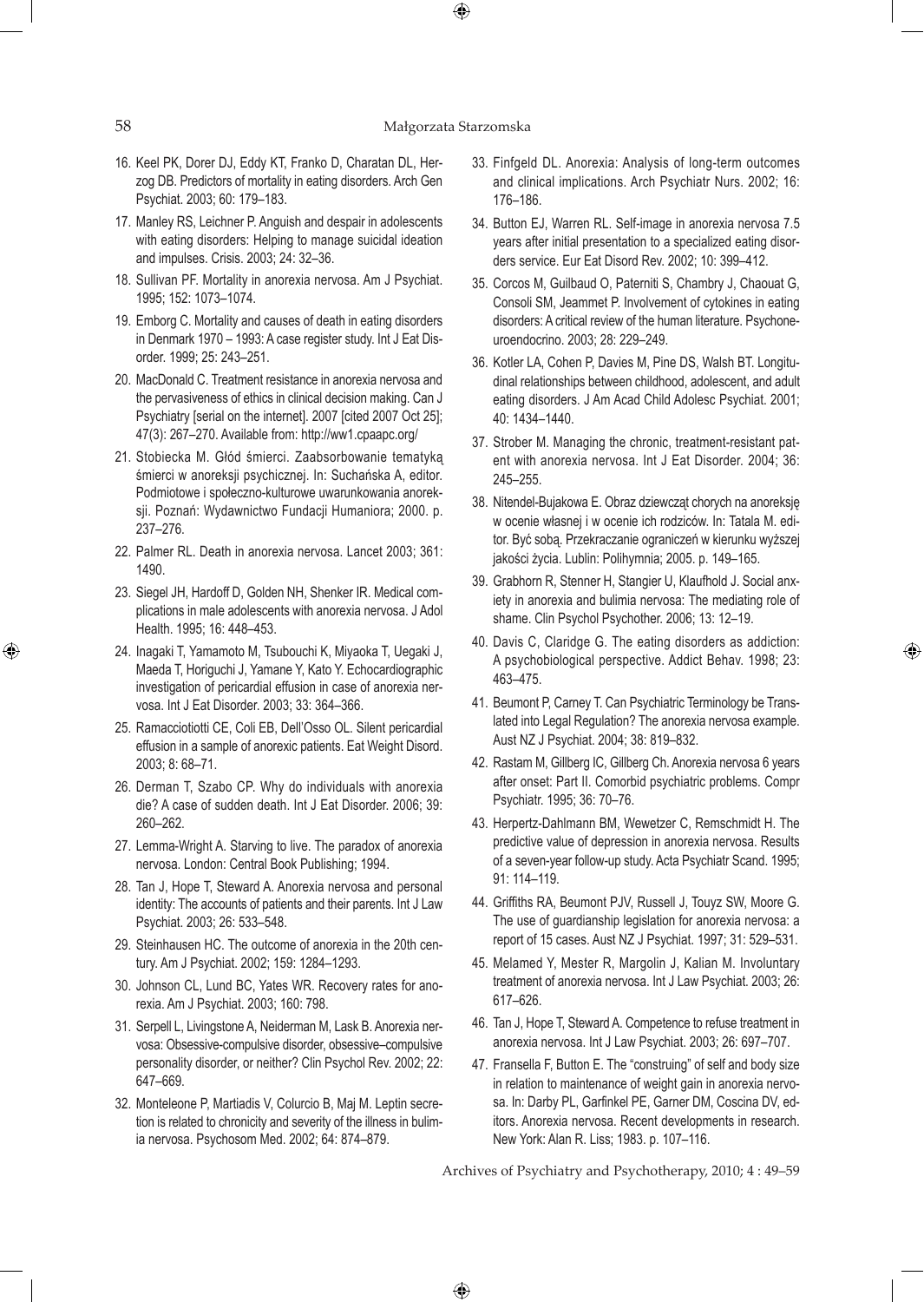$\bigoplus$ 

- 48. Serpell L, Treasure J. Bulimia Nervosa: Friend or Foe? The Pros and Cons Nervosa. Int J Eat Disorder. 2002; 32: 164–170.
- 49. Gowers SG, Weetman JSA, Hossain F, Elvins R. Impact of hospitalisation on the outcome of adolescent anorexia nervosa. Brit J Psychiat. 2000; 176: 138–141.
- 50. Mehran F, Leonard T, Samuel-Lajeunesse B. Anorexia nervosa: changes in perception of femininity, figure, diet and clothing concepts with inpatient treatment. Eur Eat Disord Rev. 1999; 7: 111–120.
- 51. Czerwińska E. Dal jest najbliższa. Zeszyty Literackie 1995; 51: 117–121.
- 52. Vandereycken W. Denial of illness in anorexia nervosa a conceptual review: Part 1 Diagnostic significance and assessment. Eur Eat Disord Rev. 2006; 14: 341–351.
- 53. Holliday J, Wall E, Treasure J, Weinman J. Perceptions of illness in individuals with anorexia : a comparison with lay men and women. Int J Eat Disorder. 2005; 37: 50–56.
- 54. Harris WA, Wiseman CV, Wagner S, Halmi KA. The difficult-to-treat patient with eating disorder. In: Dewan MJ, Pies RW, editors. The difficult-to-treat psychiatric patient. Washington, DC, US: American Psychiatric Publishing, Inc.; 2001. p. 243–271.
- 55. Charpentier P. Therapist: Friend or foe? Eur Eat Disord Rev. 2000; 8: 257–259.
- 56. Levens M. Eating disorders and magical control of the body. Treatment through art therapy. London: Routledge; 1995.

⊕

- 57. Favaro A, Santonastaso P. The spectrum of self-injurious behavior in eating disorders. Eat Disord. 2002; 10: 215–225
- 58. Lane RC. Anorexia, masochism, self-mutilation, and autoerotism: The Spider mother. Psychoanal Rev. 2002; 89: 101–124.
- 59. Vitousek KB, Ewald LS. Self-representation in eating disorders: A cognitive perspective. In: Segal Z, Blatt S, editors. The Self in Emotional Disorders: Cognitive and Psychodynamic Perspectives. New York: Guilford Press; 1993. p. 221–257.
- 60. Doll HA, Petersen SE, Stewart-Brown SL. Eating disorders and emotional and physical well-being: Associations between student self-reports of eating disorders and quality of life as measured by the SF-36. Qual Life Res. 2005; 14: 705–717.
- 61. de la Rie SM, Noordenbos G, van Furth EF. Quality of life and eating disorders. Qual Life Res. 2005; 14: 1511–1522.
- 62. Zonnevylle-Bender MJS, van Goozen HM, Cohen-Kettenis PT, van Elburg A, van Engeland H. Emotional functioning in adolescent anorexia nervosa patients. Eur Child Adolesc Psychiatr. 2004; 13: 28–34.
- 63. Kucharska-Pietura K, Nikolaou V, Masiak M, Treasure J. The recognition of emotion in the faces and voice of anorexia nervosa. Int J Eat Disorder. 2004; 35: 42–47.
- 64. Gonzales-Pinto A, Inmaculada F, Cristina R, de Corres Blanca F, Sonsoles E, Fernando R, Purificacion L. Purging behaviors and comorbidity as predictive factors of quality of life in anorexia nervosa. Int J Eat Disorder. 2004; 36: 445–450.
- 65. Padierna A, Quintana JM., Arostegui I, Gonzalez N, Horcajo MJ. Changes in health related quality of life among patients treated for eating disorders. Qual Life Res. 2002; 11: 545–552.
- 66. Flament MF, Godart NT, Fermanian J, Jeammet P. Predictive factors of social disability in patients with eating disorders. Eat Weight Disord. 2001; 6: 99–106.
- 67. Goodwin RD, Fitzgibbon ML. Social anxiety as a barrier to treatment for eating disorders. Int J Eat Disorder. 2002; 32: 103–106.
- 68. Ballauff A, Schwickardi M, Wehmeier PM, Blum W, Frey J, Lange H, Remschmidt H, Hebebrand J. Serum leptin levels and resting energy expenditure during weight gain in a patient with anorexia: A case study. Eur Eat Disord Rev. 1999; 7: 372–381.
- 69. Morton J, McLoughlin DM, Whiting S, Russell GFM. Carnitine levels in patients with skeletal myopathy due to anorexia before and after refeeding. Int J Eat Disorder. 1999; 26: 341–344.
- 70. Fennig S, Fennig S, Roe D. Physical recovery in anorexia: Is this the sole purpose of a child and adolescent medicalpsychiatric unit? Gen Hosp Psychiatr. 2002; 24: 87–92.
- 71. Abraham SF, Bron T, Boyd C, Luscombe G, Russell J. Quality of life: eating disorders. Aust NZ J Psychiatr. 2006; 40: 150–155.
- 72. Tan J, Hope T, Stewart A, Fitzpatrick R. Control and compulsory treatment in anorexia nervosa: The views of patients and parents. Int J Law Psychiatr. 2003; 26: 627–645.
- 73. Su JC, Birmingham CL. Anorexia: the cost of long-term disability. Eat Weight Disord. 2003; 8: 76–79.
- 74. Starzomska M. The role of broad and narrow definitions of capacity in treating anorexic patients. Archives of Psychiatry and Psychotherapy. 2006; 8: 25–40.
- 75. Starzomska M. Ethical challenges in forcible feeding among patints with anorexia nervosa and prisoners. Archives of Psychiatry and Psychotherapy. 2006; 8: 85–96.
- 76. Suchan B, Busch M, Schulte D, Grönermeyer D, Herpertz S, Vocks S. Reduction of gray matter density in the extrastriate body area in women with anorexia nervosa. Behav Brain Res. 2010; 206: 63–67.
- 77. Sachdev P, Mondraty N, Wen W, Gulliford K. Sachdev P, Mondraty N, Wen W, Gulliford K. Brains of anorexia nervosa patients process self-images differently from nonself-images: an fMRI study. Neuropsychologia. 2008; 46: 2161–2168.

Archives of Psychiatry and Psychotherapy, 2010; 4 : 49–59

 $\bigoplus$